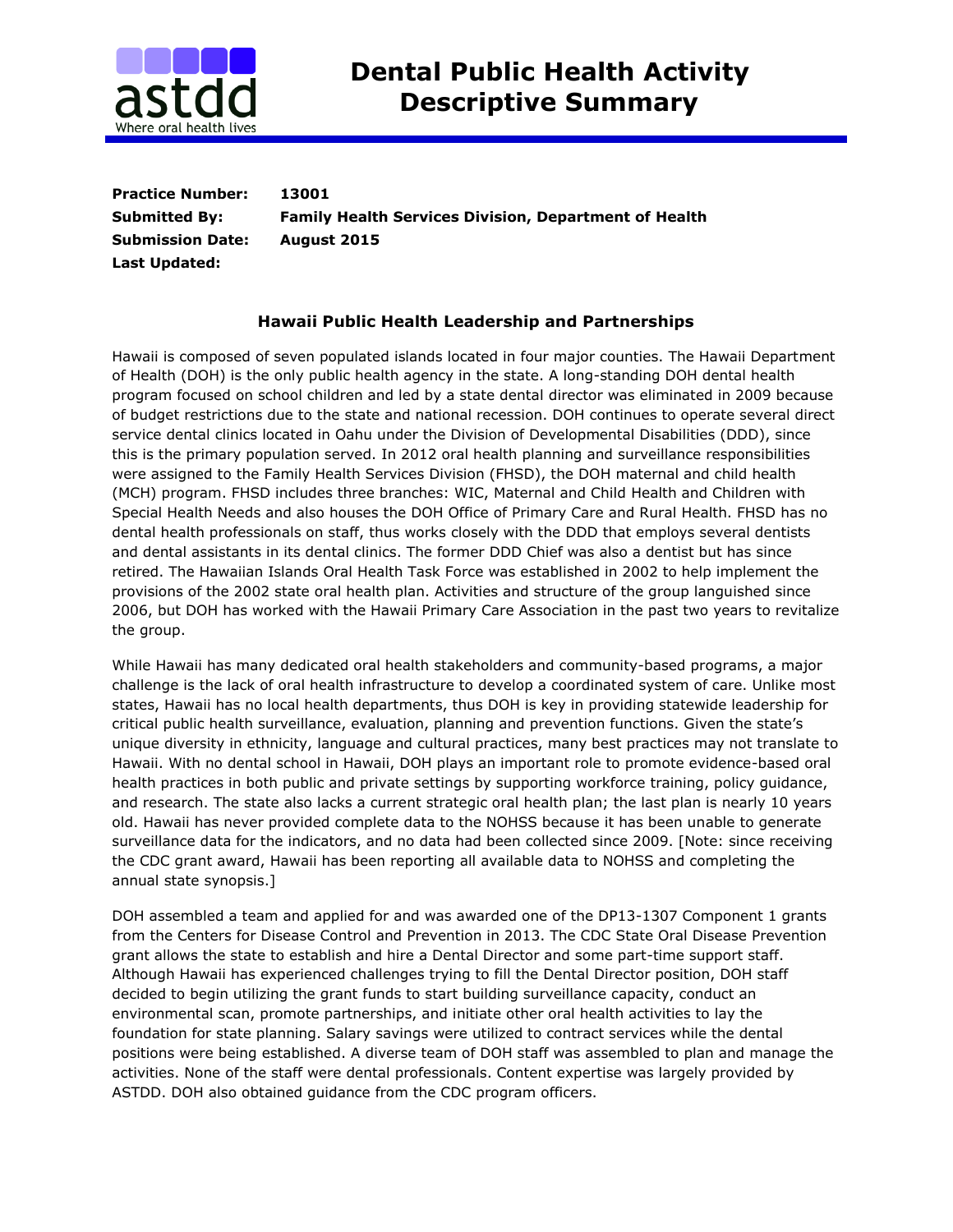The CDC oral health grant requires DOH work to build partnerships through all project work. Partnerships have allowed DOH to leverage limited resources to achieve public health functions. The third grade oral health survey serves as a perfect example. Partnerships for this project include:

- 1. The Department of Education (DOE) Superintendent, Central and District office staff, principals, and school health aides have been instrumental in supporting the project.
- 2. With limited staffing, DOH contracted with the Hawaii Primary Care Association to implement the survey.
- 3. Additional support has been provided from within DOH including Public Health Nursing, the Office of Program, Planning and Policy Development, all three District Health Offices, Immunization Branch, and the Medical Services Corps.
- 4. The Association of State and Territorial Dental Directors (ASTDD) Data and Surveillance Coordinator is providing technical assistance for the planning, training of screeners, and data analysis for the project.
- 5. Funding for the project has come from the DOH CDC oral health grant, a grant from the Hawaii Dental Service Foundation (Delta Dental affiliate), and two federal DOH grants (HRSA State Systems Development Initiative and CDC Preventive Health and Health Services Block grant).
- 6. Screeners for the project have been recruited from the membership of the Hawaii Dental Association, the Hawaii Dental Hygienist Association, the Federally Qualified Health Centers, as well as the Lutheran Medical Center Pediatric Dental Residency Program.
- 7. Community volunteers are contributing valuable support. An example includes the use of the DOH Planner's daughter's Girl Scout troop that assembled 5,000 dental goodie bags. The evening effort resulted in the scouts receiving a service badge.

Another example of a DOH partnership is the development in February 2015 of a grant application with the University of Hawaii School of Nursing and Dental Hygiene for a federal Maternal and Child Health Bureau Perinatal Oral Health grant to develop best practices and measures to improve oral health services to pregnant women and infants in the state. Although the grant was not submitted, the project proposal is being submitted to the Hawaii Dental Service Foundation for funding.

The partnerships developed to date have helped DOH move oral health activities forward and will ensure any future statewide planning/consensus effort will involve broad representation and participation by diverse stakeholders.

Oral health progress as a result of DOH leadership and partnerships during the first two years of the grant include:

- Completion of an Oral Health Surveillance Report of existing data including self-reported survey data; hospital emergency room data; Medicaid Early and Periodic Screening, Diagnostic and Treatment (EPSDT) data; and licensure data for dental professionals. The report will be posted to the DOH website and a Key Findings summary report is scheduled for publication in August 2015.
- In October 2014, the DOH hosted an oral health data workshop facilitated by the Iowa Dental Director, Bob Russell, DDS. Thirty-five oral health stakeholders participated to identify state oral health data needs. Members from the workshop now meet quarterly to follow up on recommendations developed from the workshop. The data advisory group members have provided critical input on draft data publications.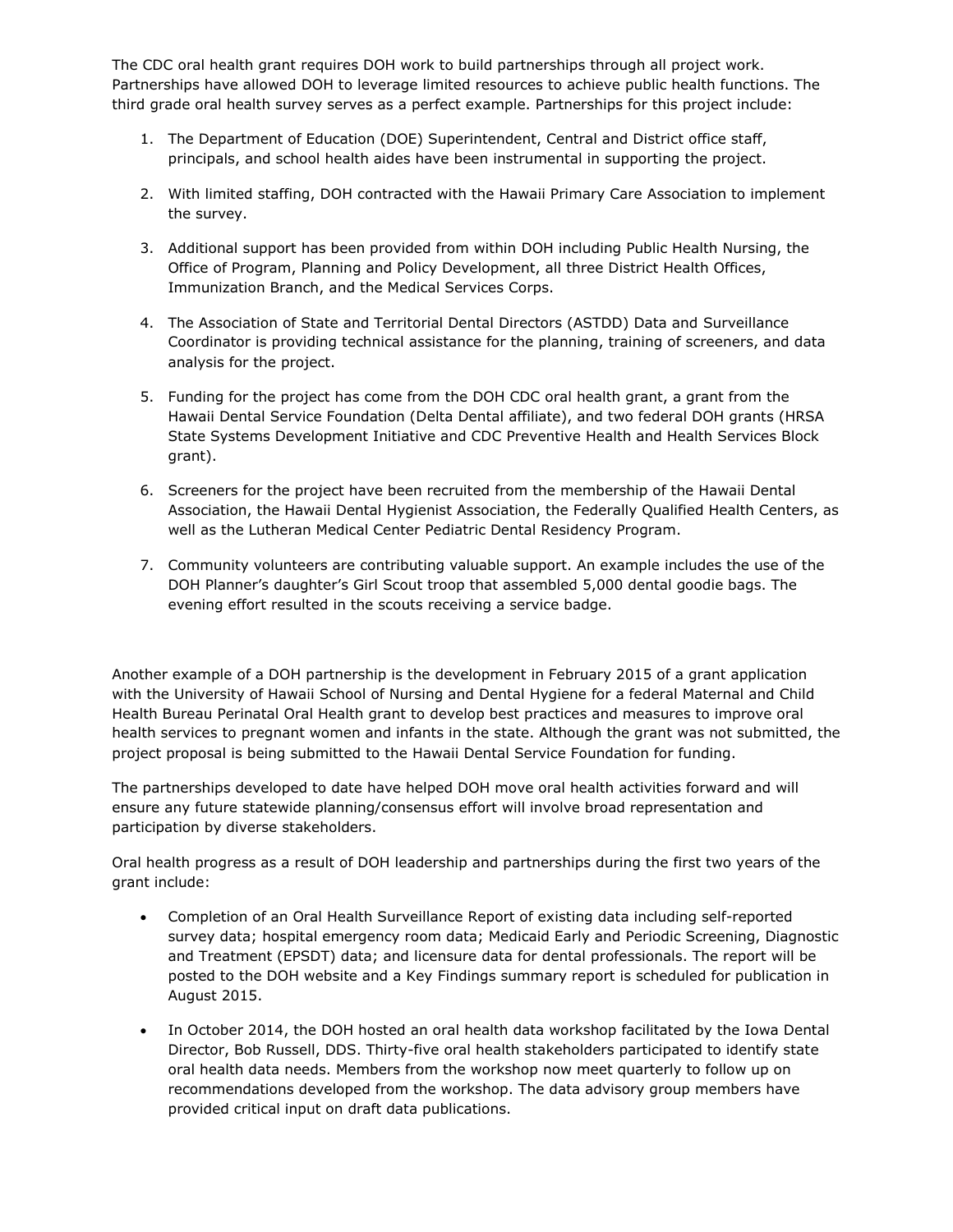- In early 2015 the DOH is conducting a 3<sup>rd</sup> grade Basic Screening Survey to collect data on the oral health status of children. The representative sample involves 64 public and charter schools throughout the state on all six islands. The survey data will provide county and statelevel estimates on treated and untreated tooth decay as well as the prevalence of dental sealants.
- A draft Oral Health Data Surveillance Plan has been completed with ASTDD's assistance and will be shared with stakeholders for further review and input. Evaluation plans were also completed with TA from ASTDD.
- DOH contracted with the Children's Dental Health Project (CDHP) to initiate a policy review of oral health legislation in 2015. In addition, DOH has contracted a local dental professional to complete a profile of state oral health resources that includes workforce data, safety net services, and other major community and state-level programs. The report will also include an analysis of the information to identify gaps, areas of duplication and collaboration.
- The CDHP conducts a policy consensus process recommended by CDC to convene diverse stakeholders to review data, policy and resource information to develop public policy recommendations. Hawaii DOH is interested in utilizing the process once data surveillance, policy and program profiles are completed.
- DOH initiated planning for a school-based oral health prevention program that would include sealant application as part of a project supported by the Aspen Institute for Excellence in Public Health Law. Hawaii was selected to participate in the program in 2013 and chose oral health as its focus. A team of key state policymakers is participating in the project including legislators, the Governor's Office, the Attorney General as well as the Department of Health. DOH is proposing to partner with two FQHCs to pilot a school dental sealant program to take advantage of enhanced reimbursements to sustain/fund an ongoing program. A funding proposal for the pilot was submitted by DOH to the Hawaii Dental Service Foundation and awarded in April 2015. The Foundation expressed strong interest in the proposal since other state Delta Dental foundation affiliates fund school dental sealant programs with great success.
- Partnering with the American Academy of Pediatrics-Hawaii Chapter to conduct fluoride varnish training for pediatric and family practice providers statewide. The trainings were timed with the release of the new AAP national guidelines promoting FV application and the recent state Medicaid policy decision to reimbursement FV application by medical providers.

## **Lessons Learned:**

- Strong public health leadership is critical to guide planning and assure progress with the CDC Oral Health Disease Prevention grant. The acting Dental Director, a non-dental professional, was trained in public health administration and served as the former manager of the state chronic disease program, thus she was extremely knowledgeable/experienced regarding the public health approach to program development and problem solving.
- ASTDD content expertise, technical assistance, orientation was critical to guiding planning, implementation, and achieving CDC grant benchmarks and requirements.
- Locating the oral health program in the MCH agency, with a culture of working in collaboration and partnership, helped facilitate:
	- o teamwork among a diverse group of staff,
	- o working with internal/external partners and
	- o leveraging resources.
- The MCH agency also provided access to extensive resources including MCH epidemiology staff, Office of Primary Care and Rural Health, as well as a number of federal HRSA grant resources.